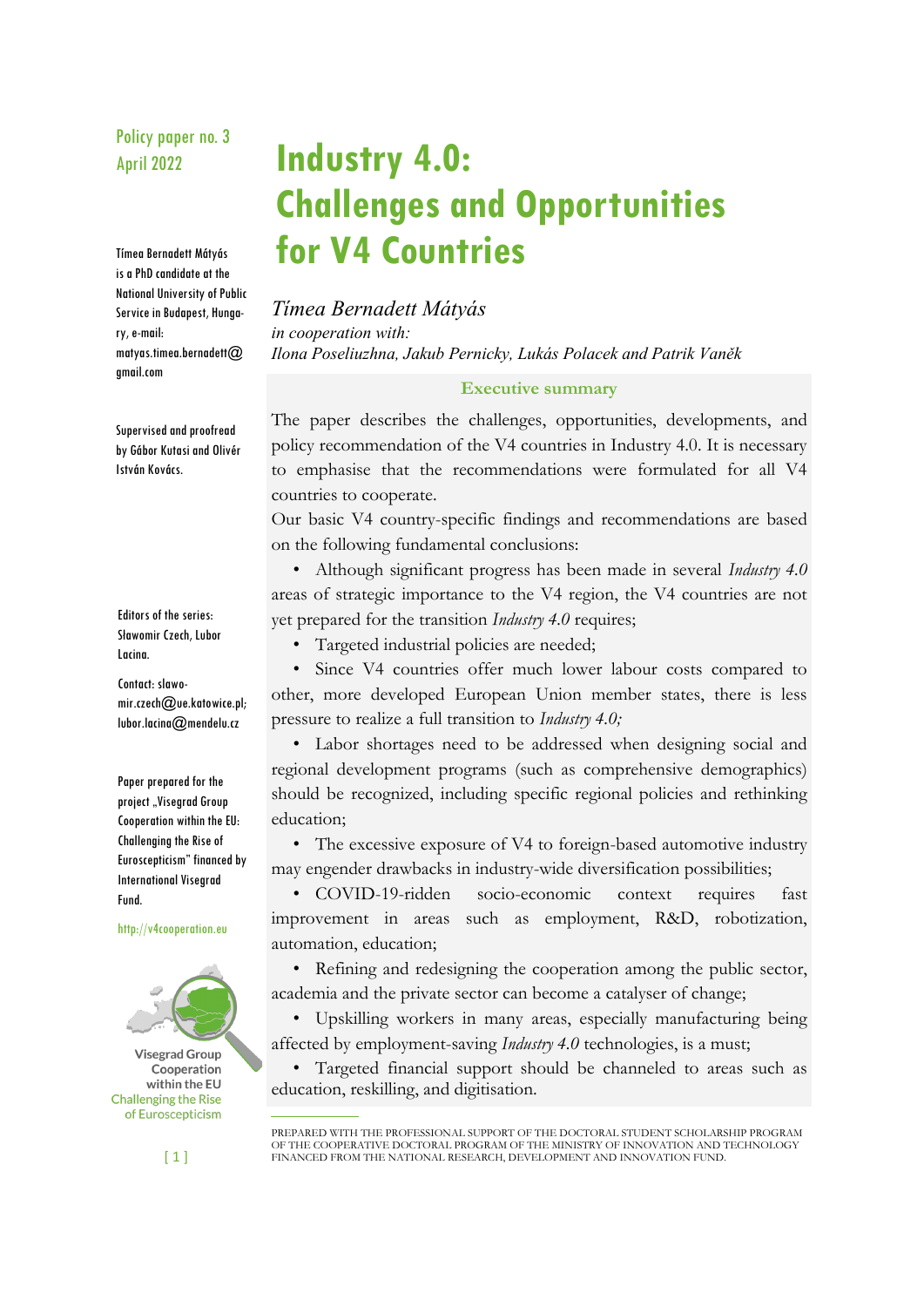### **1. Setting the Scene – Industry 4.0 Developments**

Through the development of information and communication technology over the past decade, *Industry 4.0* is used interchangeably with the fourth industrial revolution. It caused radical changes in the new stage of the industrial value chain. By enabling extensive data collection and knowledge acquired via the Internet, *Industry 4.0* altered economic, political, and sociocultural structures, broke down physical barriers, facilitated industrial optimization, and allowed more efficient, competitive value-creation. It brought about a new chapter in the capitalism of today, and based on technology and devices autonomously communicating with each other along the value chain, created a brand new way of the production process, a model of smart production and management of future where computer-driven systems monitor physical processes, create simulations, and make decentralized decisions based on self-organization mechanisms.

*Industry* 4.0 conquered the world by achieving outstanding progress in cybersecurity, new digital technologies like automation and robotization, Internet of Things (hereinafter: IoT), augmented reality, big data, autonomous robots, system integration, cloud computing, simulation, additive manufacturing, analytics, 3D printing, machine learning, or artificial intelligence. Based on Campos et al. (2019), *Industry 4.0* is sought to foster autonomous decision-making processes by enhancing interoperability, virtualization, decentralisation, real-time monitoring and interventions, service orientation, and modularity. By interoperability, it made it possible for cyber-physical systems to allow workers and smart factories to connect and communicate with each other. By virtualization, it created a virtual copy of the smart factory by linking sensor data with virtual plant models and simulation models. It realized decentralization through the ability of cyber-physical systems to make decisions of their own and to produce locally thanks to technologies such as 3D printing. By real-time capability, it created the capability to collect and analyze data and provide the derived insights immediately. Through service orientation, it made all services of cyber-physical systems and humans available internally or even cross-company. And finally, by modularity, it created a flexible adaptation of smart factories to changing requirements by replacing or expanding individual modules.



 $[2]$ 

*Industry 4.0* does not influence only the industry but permeates society as a whole as it brings great opportunities in case of successful involvement, yet threats otherwise. With the new twist of innovation and transformation of business models and processes, more and more decision-making bodies in the national, regional, and international sphere started to recognize the necessity to keep up with the accelerated pace of economic, political, and sociocultural changes. Authorities and politicians acknowledged the upcoming economic, political, and sociocultural challenges and started to reflect them in their actions and policies. In order to maintain economic competitiveness, reach market inclusion,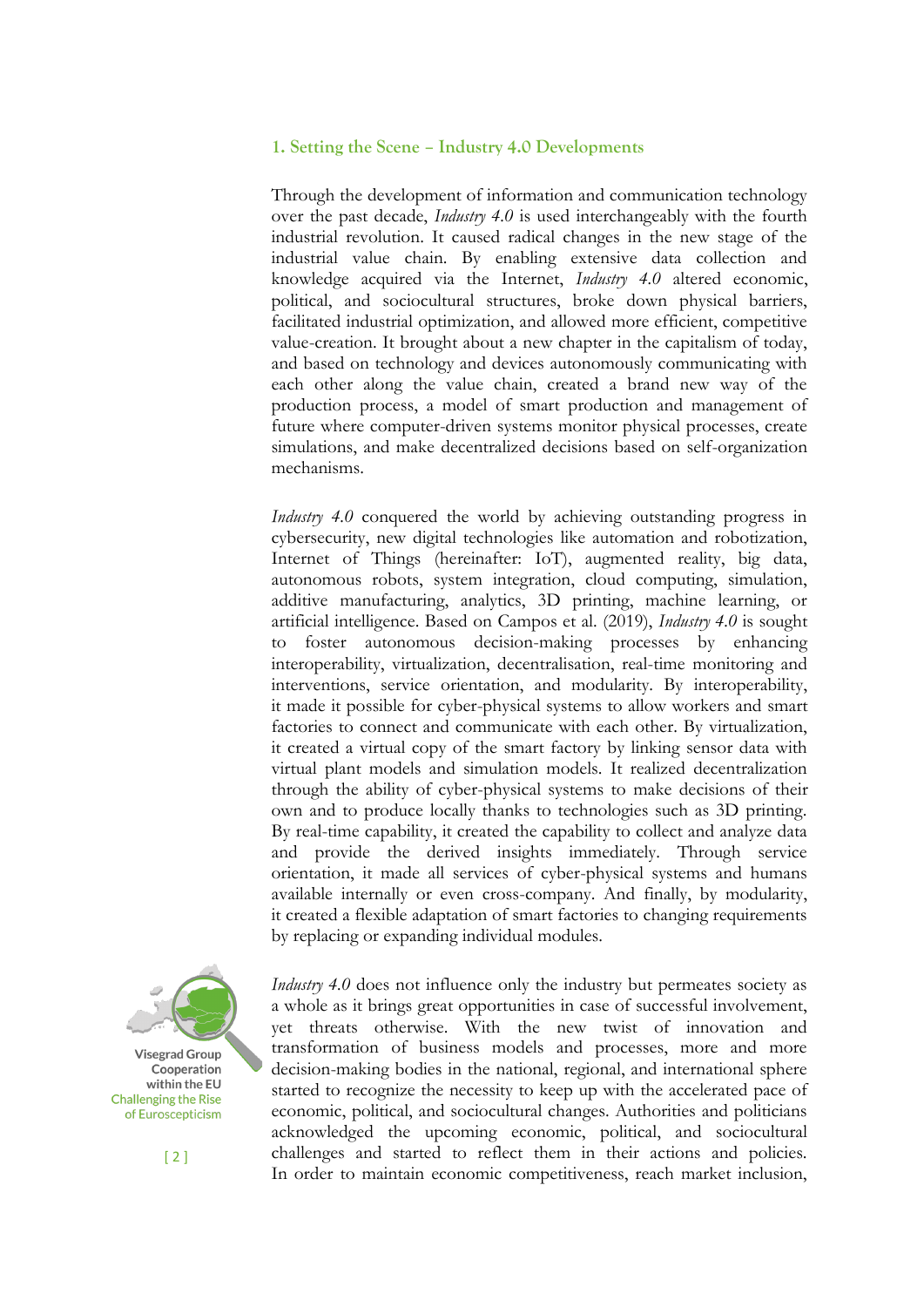and realize geographic convergence, the regions of this European Union, such as Visegrad 4, started to embrace new digital technologies, and align them with its social values. The V4 carried out a set of policies to stimulate competitiveness in those technologies having the potential for being conducive to inclusive growth and economic convergence.

## **2. Industry 4.0 – Challenges and Opportunities for V4 Countries**

As *Industry 4.0* generally offers the possibility **to increase productivity, shift economics, foster industrial growth, and modify the profile of the workforce**, it further contributes **to boosting national economies and income, and to the** the disruption of a wide range of sectors from agriculture to the automotive industry and logistics. The V4 countries have a wide industry which accounts for around 25-30% of GDP, with high-quality **manufacturing,** electrical engineering, and automotive branch, employing a large part of the population, and mainly producing for export. Since the automotive sector is almost fully foreign-owned, and highly concentrated in certain regions of the V4, the risk of exposure to foreign-owned companies, and the dependence on their benevolence will continue to be high. *Industry 4.0* will require the modernization of manufacturing through **automation** and **robotization,** and the boosting of **research and development**. The latter would significantly contribute to the advancements in **artificial intelligence, augmented reality, big data, autonomous robots, system integration, cloud computing, simulation, additive manufacturing, analytics, 3D printing, digital transformation**k, **or machine learning**. *Industry 4.0* will require large financial contributions, investments in cross-cutting technologies, and digital transformation. SMEs would be more affected than large foreignowned companies because most innovation in the V4 is generated by the latter. As expected, smaller firms are less productive, and have less resources, hence focus less on R&D. Thus **innovation** should be facilitated through a bottom-up approach, particularly in interoperable organizational structures, such as SMEs. The role of SMEs in the V4 should be completely reassessed as they are good examples of decentralized organizational structures where innovation can be best encouraged.



[ 3 ]

*Industry 4.0* significantly impacts **employment.** With the ongoing industrial progress, digital skills and strong non-cognitive skills in employment will be needed. The highly skilled will be favored, the labor market will need a rapid change in size, structure, and qualification. In terms of the territorial challenges, due to the dynamics of urban and rural employment endowments and differences larger cities and capitals focusing more on services are going to be less affected than regions depending predominantly on manufacturing, agriculture, or mining. Services are expected to almost completely take over the part of manufacturing in the labour market, since demand will focus more on administrative, professional or ICT services and less on manufacturing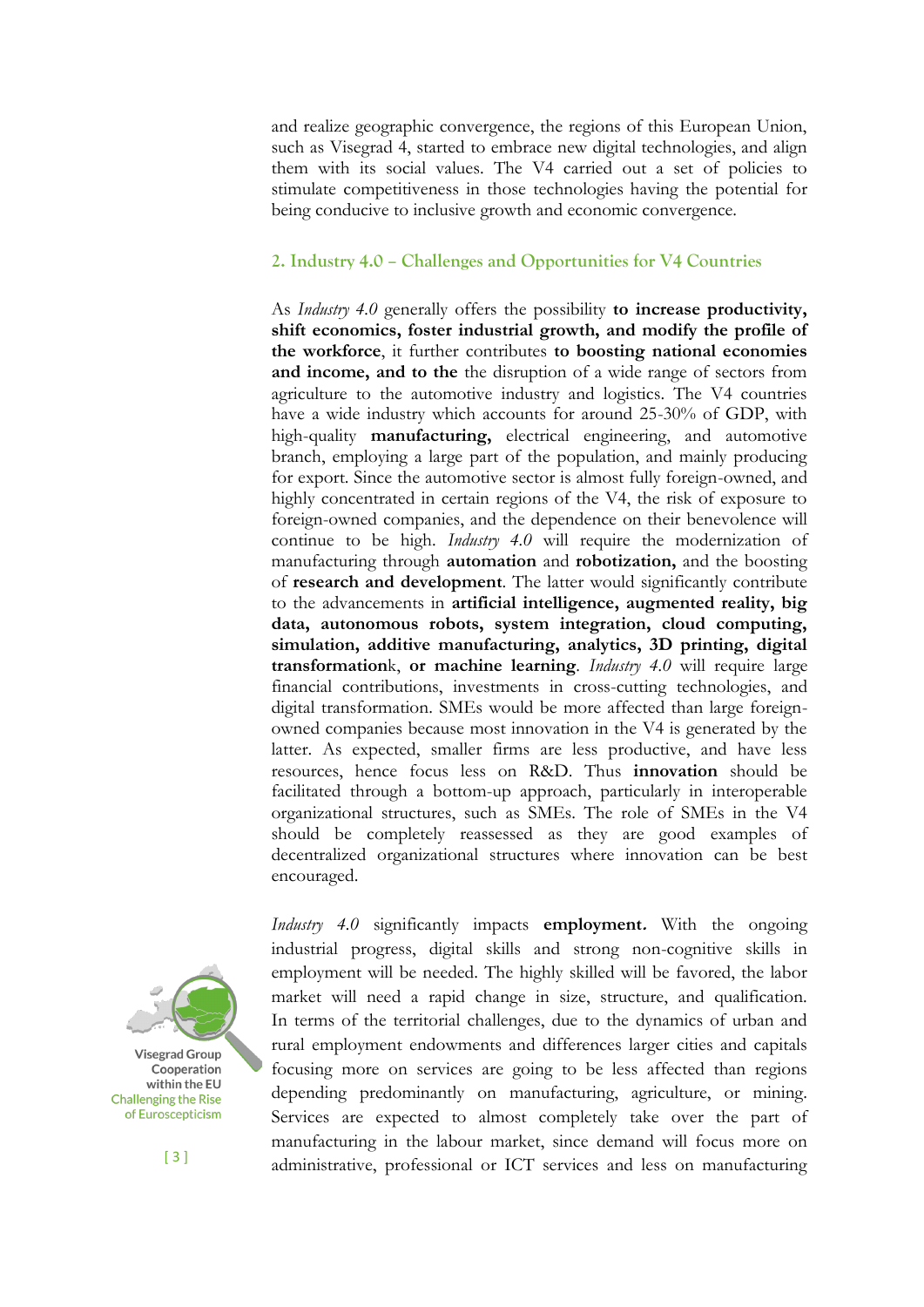and production. On the other hand, since most automatable jobs are in the lower and middle income quartiles, inequality is expected to increase. The low and medium-skilled will be predominantly affected, significant investment in reskilling parts of the workforce will be required. As the growing employment need will absorb more and more workforce worldwide, emerging countries such as the members of V4 will not only tackle with the ever increasing needs of *Industry 4.0*, but with the labor pool migration and its economic implications. As the newly emerging professions will require highly qualified employees, mainly in the tertiary sector, advancements in **education and training systems** will be needed with a focus on knowledge and skills for modern technologies. Educational programs in information and communication technologies (ICT) will be particularly needed. The educational and **social** frameworks, as well as **healthcare** will be needing significant advancements.

### **3. Policy Developments at V4**

The V4 excel in different areas: **scientific concentration** and **business agility** (Poland), **talent and capital** (Czechia) or **technological, and regulatory frameworks** (Hungary). On the other hand, they suffer from business agility and talent (Slovakia and Hungary), regulatory framework (Slovakia, Poland, and Czechia), adaptive attitudes (Hungary and Czechia), or training and education (Slovakia Hungary and Czechia). Apart from Czechia, all countries are lagging in terms of **future readiness.** In terms of **adoption to new technologies**, less than 7% of all V4 firms use **big data analytics**, compared to 12% at the EU level. Deployment of **cloud computing** is also quite low in Poland and Hungary. **Business digitalisation** and the **use of e-commerce** are relatively high only in Czechia, but Hungary and Poland are among the worst performers in the EU. Almost a quarter of all Czech SMEs sell online, compared to only 10 to 12% of all firms in the other three countries. As a result, around 18% of the turnover reported by the Czech SMEs comes from **eCommerce**, one of the highest rates at the EU level. In terms of future readiness, local initiatives should be encouraged and scaled-up as most of the developments take place in the capitals. As a result, companies in Prague are world leaders in **cybersecurity**, Warsaw is known for marketing **automation** technologies, while Budapest excels in **scaleups**. Bratislava is also witnessing some developments but proximity to Vienna seems to hinder some of its potentials, particularly regarding the capacity to retain highly skilled employees. **Regional hubs** are also contributing to the *Industry 4.0* transition. Brno, in South Moravia, has become a technological hub, focusing on **microscopy, nanotechnology,** 

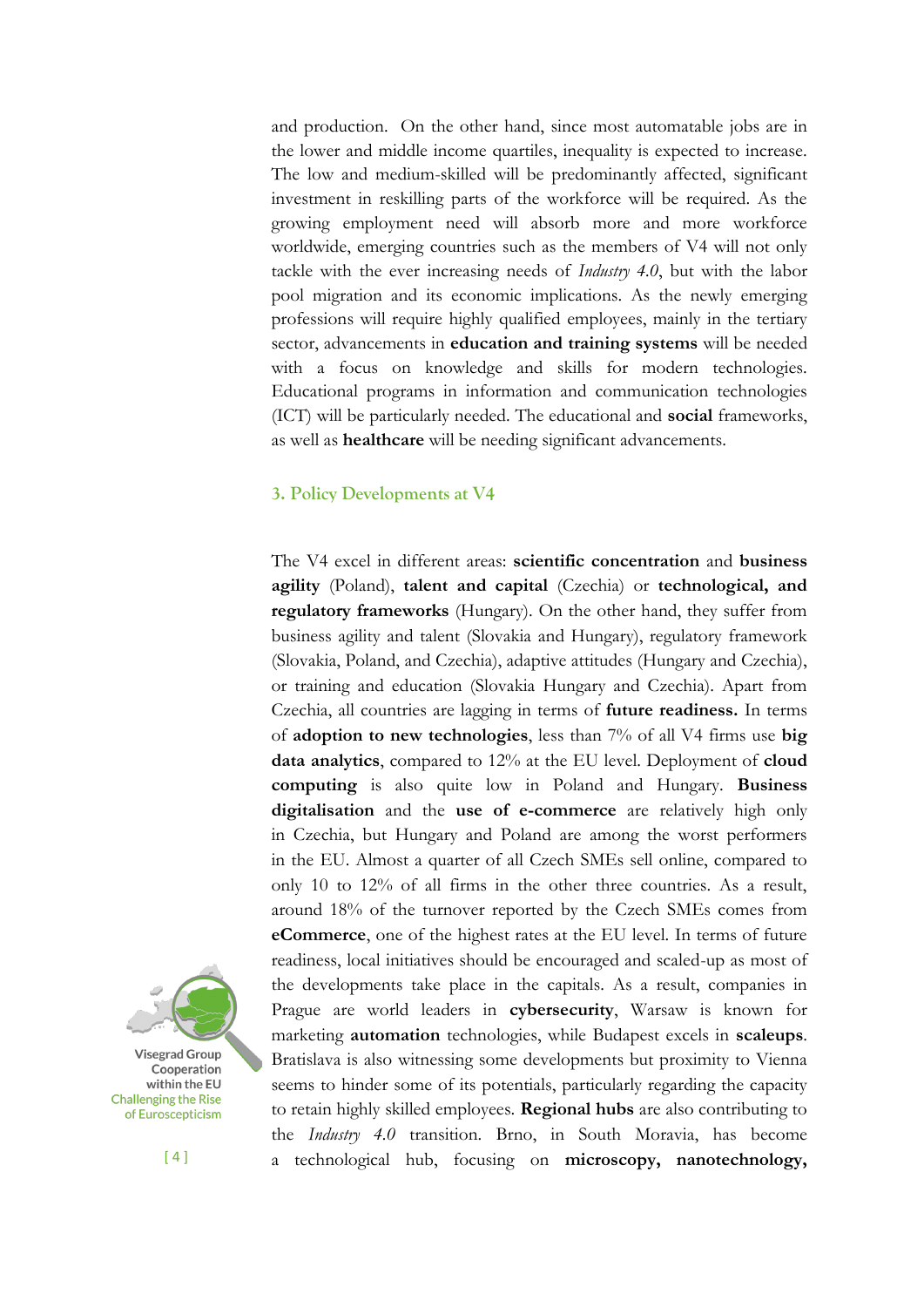**or biotechnology.** Poznan, a city in between Warsaw and Berlin, is also developing its information industries, being focused particularly on **IT and business services.** Krakow is a hub for technologies such as **beacon solutions and the IoT**. There are currently **10 frontier research centres on artificial intelligence** in the V4 (5 in Poland) but most regions in the V4 is ranked low or very low at the EU level in terms of frontier research. Furthermore, defining digital security policies is also very much needed in a just transition to *Industry 4.0.* While firms in Czechia and Slovakia are doing rather well in defining a digital security policy (30% to 40% of all firms have one), Poland and Hungary are lagging behind (only 10%). The V4 and particularly Slovakia are also ranked low in the International Telecommunication Union's Global Cybersecurity Index (2017). However, the pandemic increased companies' interest in cybersecurity and gave an impetus to invest in this field. Moreover, some businesses plan to migrate to cloud computing in the next 2-3 years (Kołodziej, K. et al, 2021). As cybersecurity is a cornerstone for the banking sector, it is important to mention that Poland is one of the world leaders in e-banking, taking 4th place in the world ranking (Deloitte: Digital Banking Maturity 2020). In 2020 the number of transactions by the Polish mobile payment system BLIK exceeded the number of domestic payment card transactions made via the Internet (see Mazurkiewicz, 2001).

**The European Commission's 2020** country reports complement the above excel areas of V4 countries with the **artificial intelligence sector in Czechia, the automation potential in Slovakia, or the digital transformation of Hungary.** There is a large scope **to increase research and innovation** in these countries. The V4 countries are at most moderate innovators according to the 2019 European Innovation Scoreboard. Apart from Czechia that ranks in the middle, the other three countries are at the bottom of the rankings. Public funding for research and innovation in ICT is also very low. The V4 contributes with only 4% to the overall EU public funding for research in ICT and with 7% to the EU funding for ICT research in industrial production and technology. While the allocations doubled in Poland, Hungary, and Czechia since 2006, in Slovakia they actually dropped. All V4 governments adhered to the **European Artificial Intelligence (AI) Strategy** launched in 2018 and the **High-Level Expert Group on AI** and joined the new **European AI Alliance**. In addition, the **V4 signed a declaration on economic cooperation with a focus on the transition to** *Industry 4.0* **and issues** such as **cybersecurity or 5G infrastructures**.

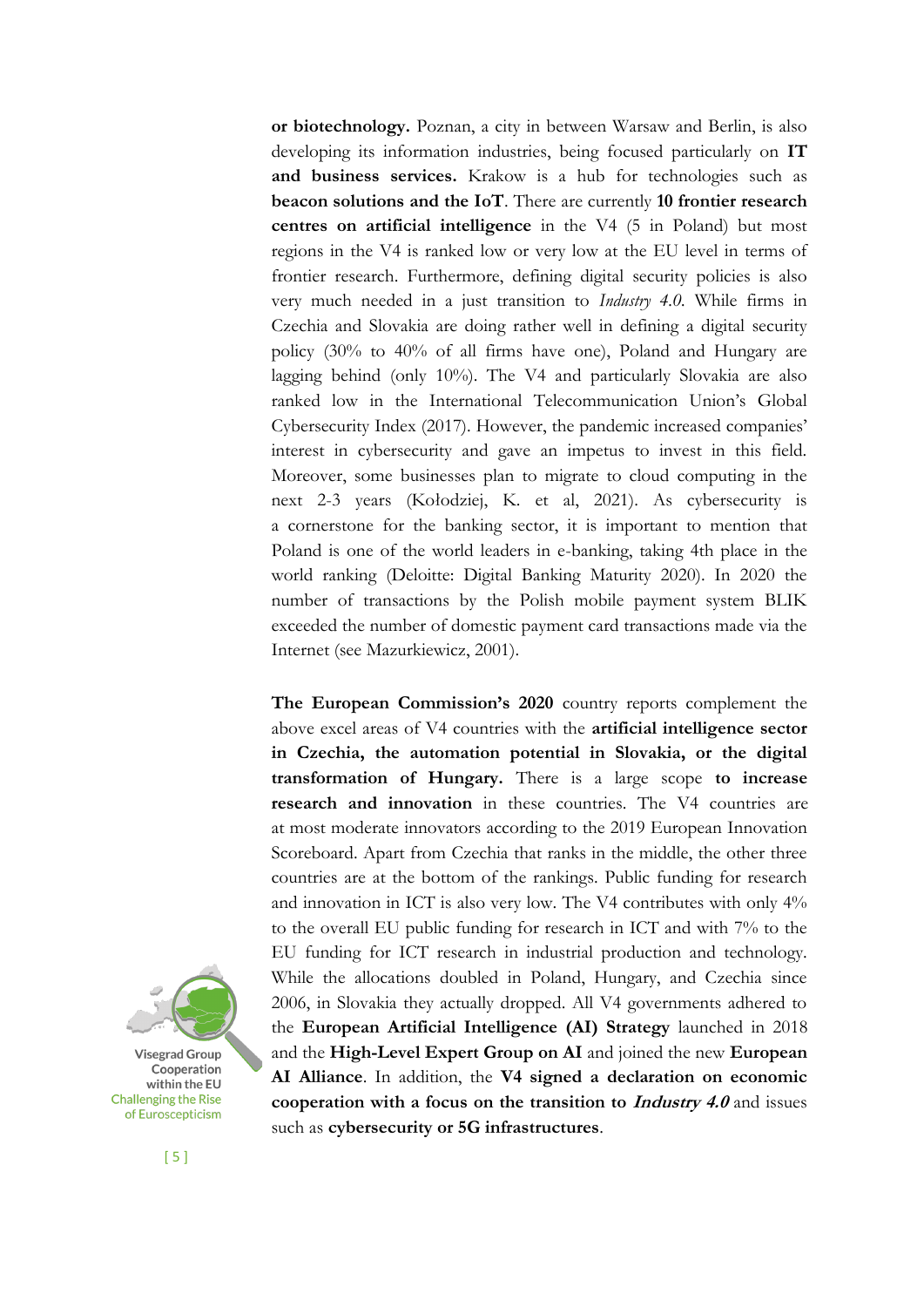The **Innovation Strategy of the Czech Republic,** developed in close collaboration with academia and business, adopted in 2019, and presented at a conference called *The Country for the Future*, aims **to make the Czech Republic one of the leading forces in science** and innovation in **Europe by 2030.** The strategy recommends to focus on developing highcapacity digital infrastructure and technologies, fostering digital skills and digital learning, and ensuring access to finance for innovative firms. The Czech Republic has **a unique opportunity to become one of Europe's innovation leaders by 2030.** For this real innovation potential, the country has a clear vision of what needs to be done for a change, as identified in the ten-point action plan, and nine key areas. These include new solutions for **evaluating science, supporting start-ups, spin-offs, and creation of patents, building smart infrastructure, preferential taxation of research and development, and the dissemination of the country's results abroad.** The strategy also consists of the political will to implement the above mentioned changes. The Czechian **AI Strategy however,** adopted in 2019, produced in collaboration with the private sector and academia serves the purpose to make the country a leading AI hub in the next decade.

The **Slovakian Smart Industry concept** was first presented by the Slovakian Ministry of Economy at a high-level conference in March 2016 in order **to pursue the development of the local smart industry.**  Consequently, the **Smart Industry Platform** was established to act as a central authority coordinating the various efforts and was comprised of a working group of multidisciplinary experts from industry, academic, and government. The initiative aims **to address the low levels of digital awareness amongst Slovak companies and to bring the nation's business community – particularly industrial companies – closer to the principles of Industry 4.0.** The focus is on collaborative **R&D cooperation with industry**, and eventually the **deployment of more advanced technologies** throughout the economy. While driven primarily by the government, the technology-focus of the initiative requires the engagement of stakeholders from industry and academic, and the expertise they bring on. The initiative is being financed by existing funding mechanisms, with no new funding currently allocated. Instead, the initiative is exploring ways to streamline funds already allocated from the state budget and **European Structural Fund** into **R&D support**. Furthermore, Slovakia included its national **AI-related policies** as part of the broader digitalisation strategy unveiled in 2019.



[ 6 ]

Within the framework of the new **Polish industrial policy**, **the country will be able to define precisely the problems and barriers of**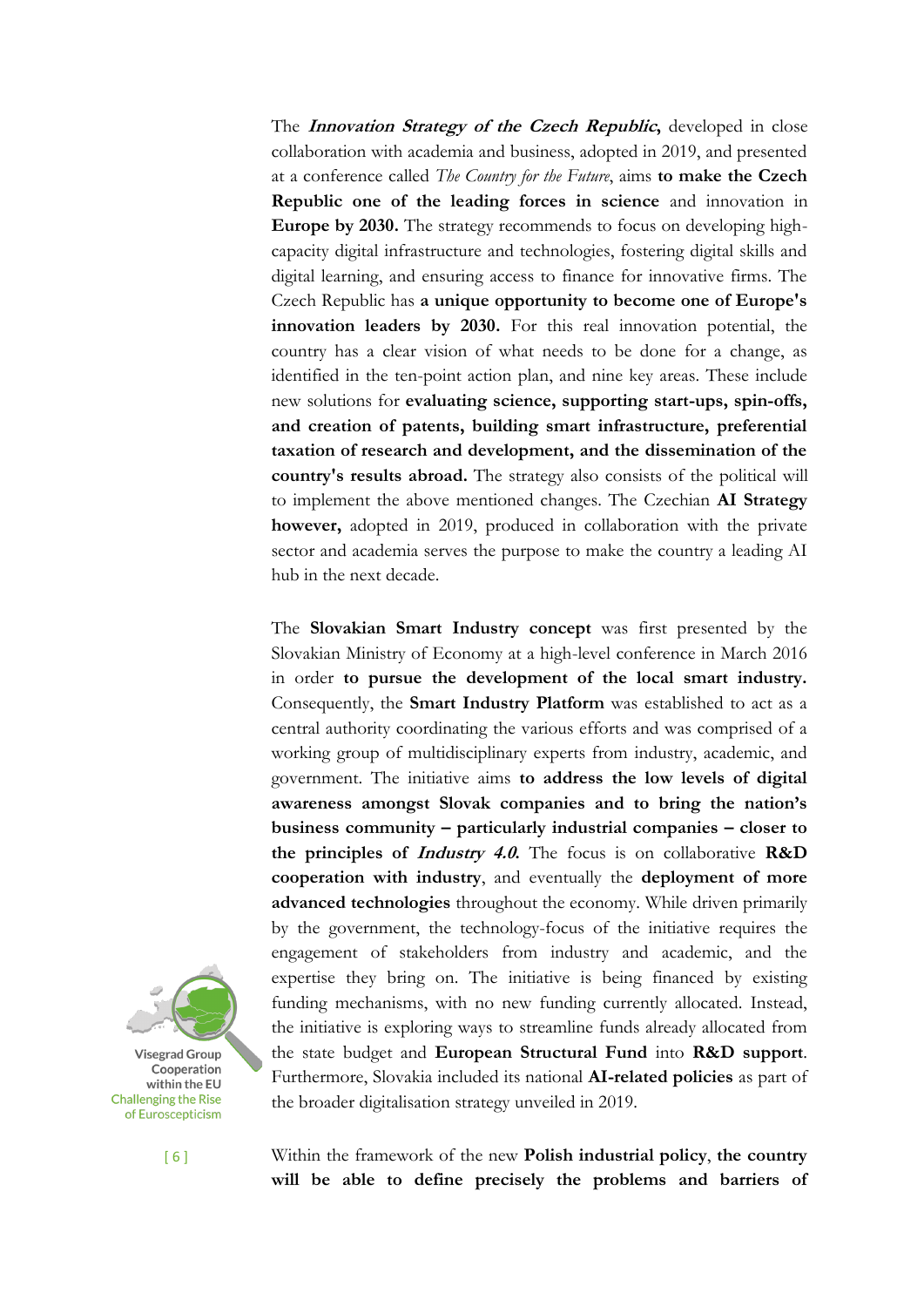**individual industries to propose concrete solutions using legislative and institutional instruments.** The industrial policy is based on the following development axes: digitisation, security, location of industrial production, Green Deal, modern society, instruments used to implement the industrial policy, deregulation, industry contracts, research agendas/ sectoral programmes, supporting the competencies needed by particular industries, purchasing policy, support for export and foreign expansion, and contracts with international organizations. So far, Poland implemented **horizontal development policies** to improve the business environment for all enterprises. Moreover, Poland adopted a roadmap for reindustrialisation between low wages and GNP and GDP separately. This includes objectives such as economic strategies of market participants and pulling sectors, specialization of national aid, competitiveness and economic sector guidelines, management of clusters and industrial development programs, and foreign capital investment. The **White Paper on Industrial Development** made it possible to acquire knowledge directly from the particular industries. The Polish Government invited business, industry, and non-governmental organisations to participate in the consultation, so to identify barriers and suggest solutions to improve the situation of the industry, within an open dialogue and online consultation. Finally, Poland also prepared its **AI strategy,** focusing on AI, R&D, digital public services, and infrastructure.

The aim of the **Hungarian industrial policy is to support programs promoting the digitization of production.** Hungary also created a new **AI Coalition,** composed of more than 70 Hungarian and international firms, universities, and public bodies, to prepare the **national AI Strategy.** On the other hand, the government adopted the **Irinyi Plan to make Hungary one of the EU members where industry provides the largest share of gross domestic product, and to improve the quality of life in Hungary.** The national objective is to **further strengthen the economy**, and support developments and investments in fields that lack capital and belong to the sectors identified as priority sectors by the Irinyi Plan. The key points in formulating an industrial strategy were: facilitating technological innovation, to have economic and market potential, and to be of social and political importance. Along with these objectives, the Hungarian economic and industrial strategy was based on **seven pillars:** 1) to become **80 percent climate-neutral by 2030 and to make the country's 90% of electricity production decarbonized** in line with increasing **energy independence while guaranteeing clean, smart, and affordable energy;** 2) to build a **clean country**, and to **recycle as much of the waste as possible;** 3) **to build university-centered innovation ecosystems to strengthen the Hungarian knowledge** 



[ 7 ]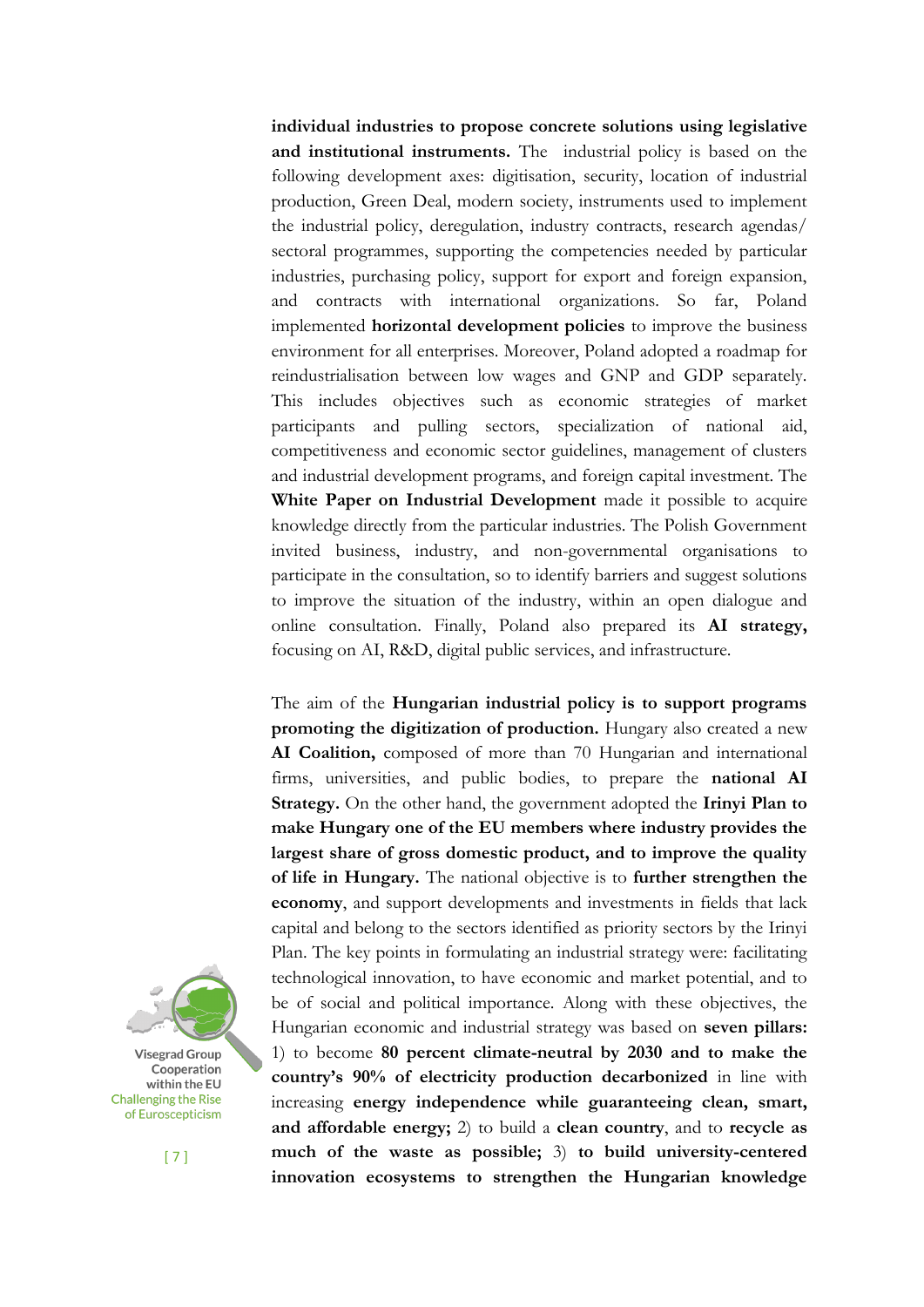**creation and innovation capacities;** 4) **to develop the country's digital core infrastructure and capabilities**; 5) **to develop transport infrastructure**; 6) **to transform the country's adult and vocational training systems**; 7) to foster **creativity.**

## **Policy recommendations**

The participants at the V4 challenges in Industry 4.0 workshop formulated the following policy recommendations at V4:

- **The V4 should strenghthen digitization, and close digital infrastructure gaps.** Measures should be taken to keep the V4's economy competitive. Companies should apply the know-how of foreign companies, and start dealing with the issues of strategy and transformation management. At present, competitiveness is increasingly characterized by technological progress, human capital, and ecological efficiency in industrial production. For this reason, the V4 should focus on modernizing its production in keeping up with its standard of quality by adapting production to global requirements. Digital transformations of businesses should be supported, great emphasis should be put on technologies aimed at transforming companies and industries, specifically by increasing the uptake of state -of-the-art technologies with a longer term view toward their use in digitising full production and operational processes.
- **Companies and public institutions should utilize coordination on more levels.** As international, national, regional in the context of building interconnections across educations systems, technologies, and knowledge sharing, scaling-up all industrial, smart technologies will require wide-ranging international cooperation based on public-private partnerships.
- **Manufacturing should be interconnected**. Domestic and EU projects support the digitization and modernization of manufacturing. Interconnected manufacturing will help in reaping the benefits of technology adoption by firms through to the equipment, technology, and service providers.
- **Policies should be targeted to support industries with high development potential**. The V4 should recognize industries with high production complexity and high added value generated at the national links of the production chain, as well as representing significant export potential. A well-targeted support should give rise to development momentum in individual sectors, and the institutional environment, while permanent deregulation should help build competitive advantages of the economy.

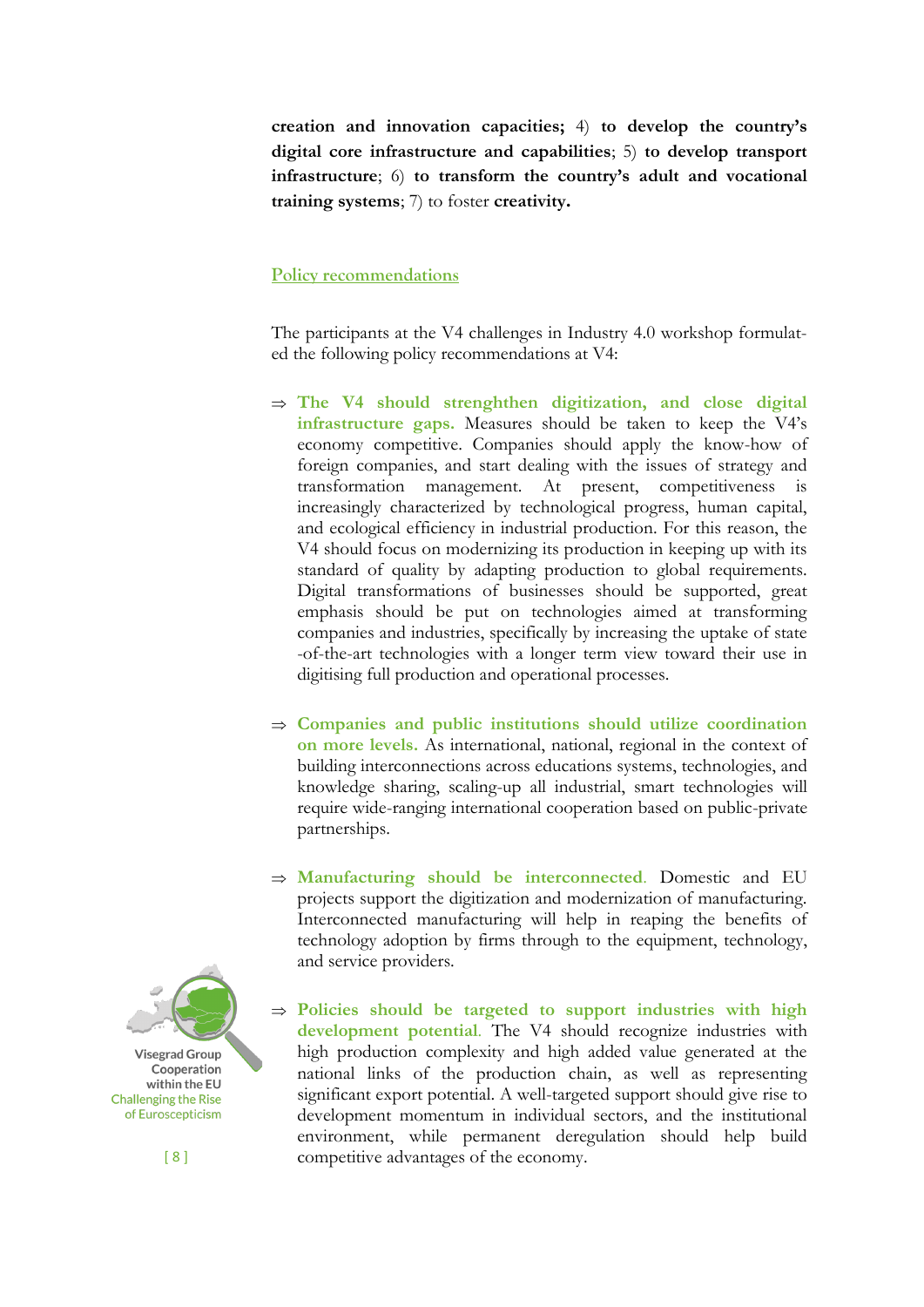- **Innovation strategies would offer the potential to change, to promote innovative infrastructure and digitization.** Universitycentered innovation ecosystems should be built to strengthen knowledge creation and innovation capacities. Research institutes should be linked to universities and economic actors. The meeting of international and domestic companies through knowledge centers and innovation ecosystems, as well as with research institutes and universities, would also help the industrial dimension of the economy, supporting the integration of SMEs into international value chains and the international market. The SME sector should be connected to the world market directly or through the university-science sphere.
- $\Rightarrow$  Spending should be increased on research and development. Investments in R&D would strengthen the V4's position in the world, especially in the field of artificial intelligence and digitization. Equal attention should be given to R&D, the labour market, and education. Science and research should be strengthened, in particular, the streamlining of existing funding mechanisms to shorten proposal development timelines and achieve faster, more coordinated R&D output. Companies implementing R&D projects during the pandemic face problems in finding funds to complete them. The V4 should increase funding for already started projects. Otherwise, there is a risk that these projects will not be realized at all, which would result in a waste of resources. The V4 is recommended to focus investments on the research and innovation framework and the digital infrastructure for schools.
- **Financial support should be given to the most promising centers and research infrastructures, both centers of international importance and innovation centers.** Access to finance should be improved. Support should be given for endogenous V4 companies, spin-offs, and start-ups, which would emerge as a result of both academic research and the natural needs of businesses in all areas of societal needs. Several innovative, new funding mechanisms should be considered and the possibility of additional funds being earmarked from future state budgets. Funds should be used to expand capacity and product offerings, to market products, to carry out research and development, and to invest in energy efficiency and renewable energy. Financial support should be given for the ICT sector that may stimulate economy in the (post)COVID crisis. Assistance could take the form of technology loans.

 $\Rightarrow$  In particular, SMEs operating in traditional industries should be **targeted for assistance.** SMEs generally lack the resources of larger firms to adapt to global trends, especially in terms of changes to supply chains. Encouraging and supporting investment in cutting-edge technologies would allow SMEs to be more efficient in production, creating higher value or lower cost products and services. In the industrial strategy program supporting the development and marketing of high value-added products that are competitive on international

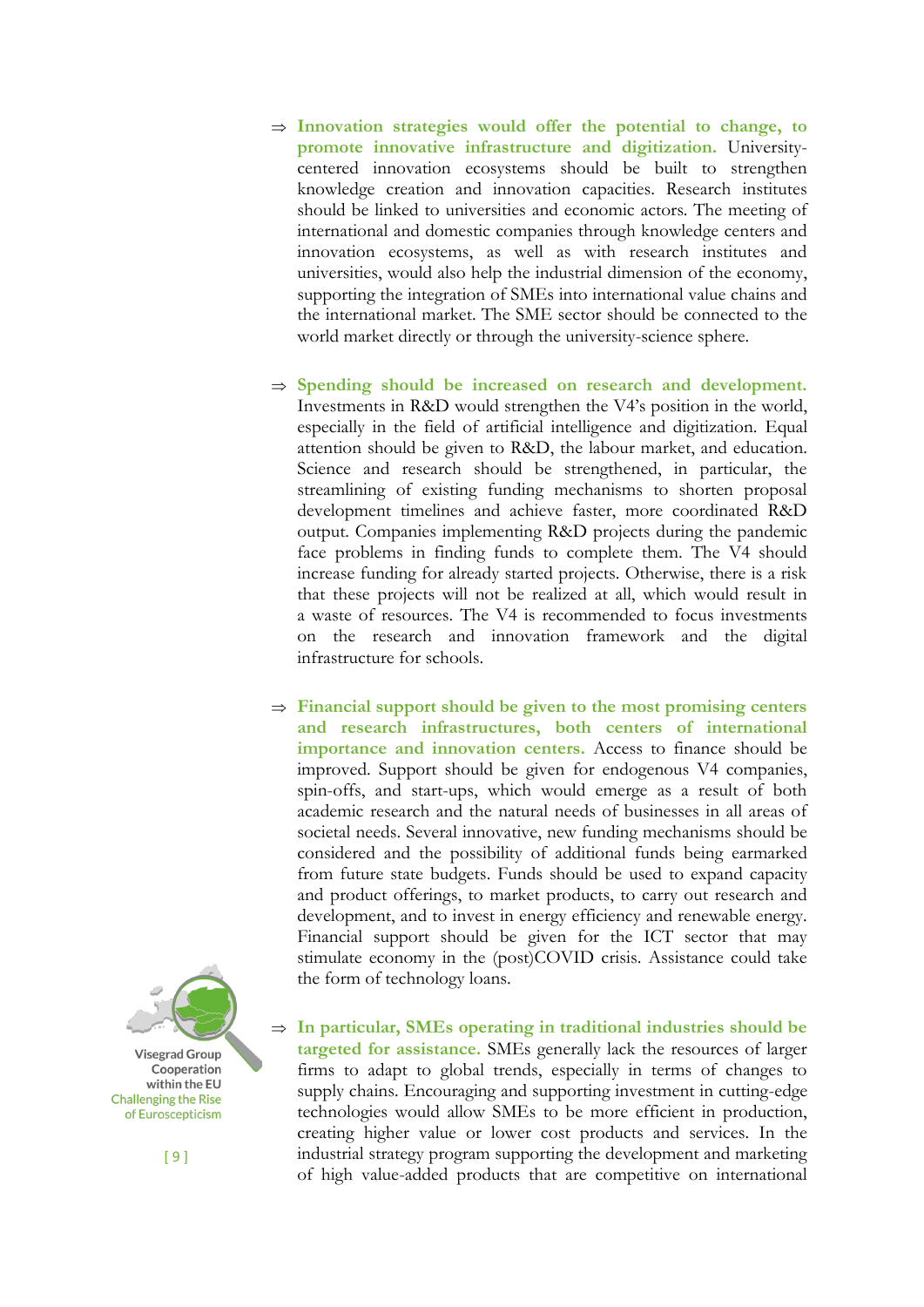markets, funds are available for SMEs.

- **Systematic education, patent protection should be promoted**. The aim of the transformation of adult and vocational training systems is to prepare the workforce for the requirements of the present and the future. Focus should be put on educating the best educators. School curricula and the practical training of teachers should be redesigned. A demand-oriented and measurable training system can only be implemented with the involvement of companies. The new challenges would require an effective system of technical education, new teaching methods, digital education, support for technical education, and manual skills right from kindergarten. Digitalisation would not replace employees, but would rather require different skills and abilities. Education system should be restructured to prepare the workforce for the demands of future roles and positions. Activities should be conducted to raise awareness about the potential of *Industry 4.0*. The goal is to bring about a shift in the mindsets of both entrepreneurs and society as a whole, recognising that digitisation is inevitable while highlighting its benefits and opportunities and acknowledging the challenges it may pose. Future needs of the labour market should be identified, supported by education and skills-development.
- **The V4 should aim to offer better access to STEM education in order to educate as many specialists with digital skills as possible.** In the face of profound social changes related to *Industry 4.0*  effective programs should be run to STEM education. These can include scholarship programs and public-private partnerships supporting paid internships of STEM graduates. Failing to tap into the entire pool of available talent represents a missed opportunity for development in a sector with strong demand for professionals.
- **Digitization of public administration services would improve the quality of life of citizens**. It would offer the possibility of communicating the citizens' data to the administration only once and being able to stay in touch through a single point of communication. Innovation-focused legislative frameworks should be created, and eGovernment. The V4 should continue consultations about industrial strategies, and the national strategic documents and strategies to help ensure a balanced and fair set of rules, by taking into consideration the European legal schemes, and guidelines, such as the European Green Deal, and the 2030-2050 EU climate policy framework

 **Current and future infrastructure should cover not only roads, motorways, and railways, but also telecommunications infrastructure and related logistics**. Self-propelled transport methods, and new fuels should be introduced, taking into account the effects of climate change. Along with traditional industries, the key



[ 10 ]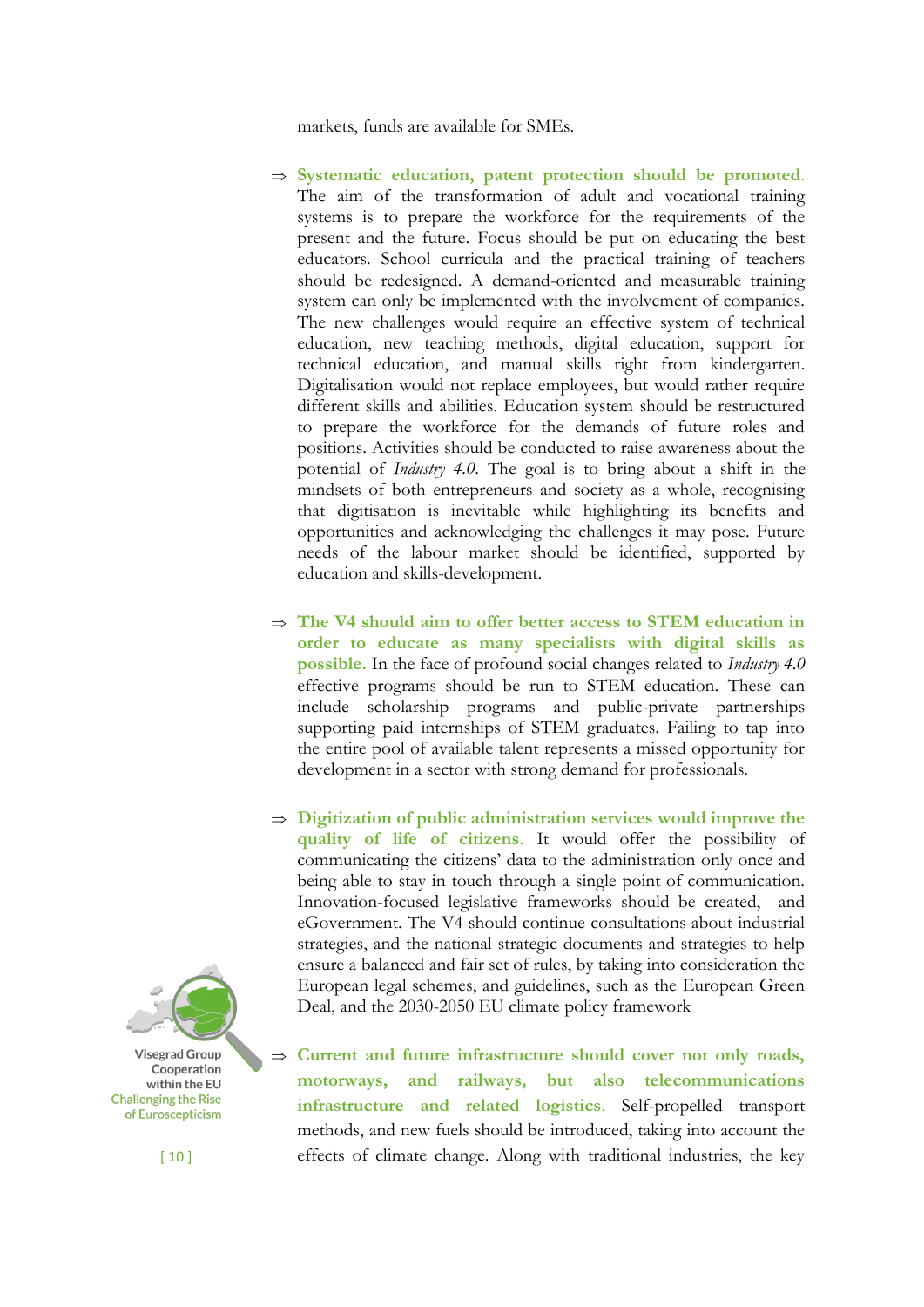policies for the next decade would be: developing clean, connected, and autonomous vehicles instead of the traditional automotive industry, new types of powertrains (eg hydrogen industry, battery production); products and services related to smart health instead of the general health industry, and economy; creating a low-carbon industry instead of a green economy in connection with the environmental goals; building services and building materials industry supporting energy efficiency in the field of energy; building a 5G (later 6G) system using artificial intelligence instead of infocommunication; special materials for special high-tech devices (manufacture of combat vehicles, manufacture of aircraft) appear in the defense industry; advanced surveillance technologies, the space industry will become of paramount importance as a primary user of state-of-the-art technologies and thus e.g. a sector for the possible transfer of technology to the defense industry and the automotive industry; new manufacturing, processing, and packaging technologies in the food industry to produce better quality, more durable food; innovation, digitalisation; utilization of circular, and climate-neutral economy, domestic material and energy resources; higher domestic added value; and value chain-based industrial development, which includes the procurement of raw materials, the production of raw materials, the development of suppliers, the production and sale of end products, and the recycling of waste.

- $\Rightarrow$  The V4 should skillfully use tools to stimulate the demand. For instance, if cybersecurity spending qualifies as innovation spending, companies could get investment relief. Cybersecurity must be the subject of advanced government action because hybrid and cyber tools are among the most frequently used measures in pursuit of strategic goals.
- **Targeted policies and educational initiatives in the field of the circular economy should be established.** Regarding the usage of resources, the efficiency of recycling secondary raw materials should be supported. In this sense, cloud solutions should also be promoted. In a data center, the energy cost and environmental impact of a single server are much lower than if each entrepreneur uses their servers on their premises.

 $\Rightarrow$  The supported technologies should be used to determine the **direction of development of current sectors.** Technologies to be used: advanced manufacturing technologies; advanced materials;



[ 11 ]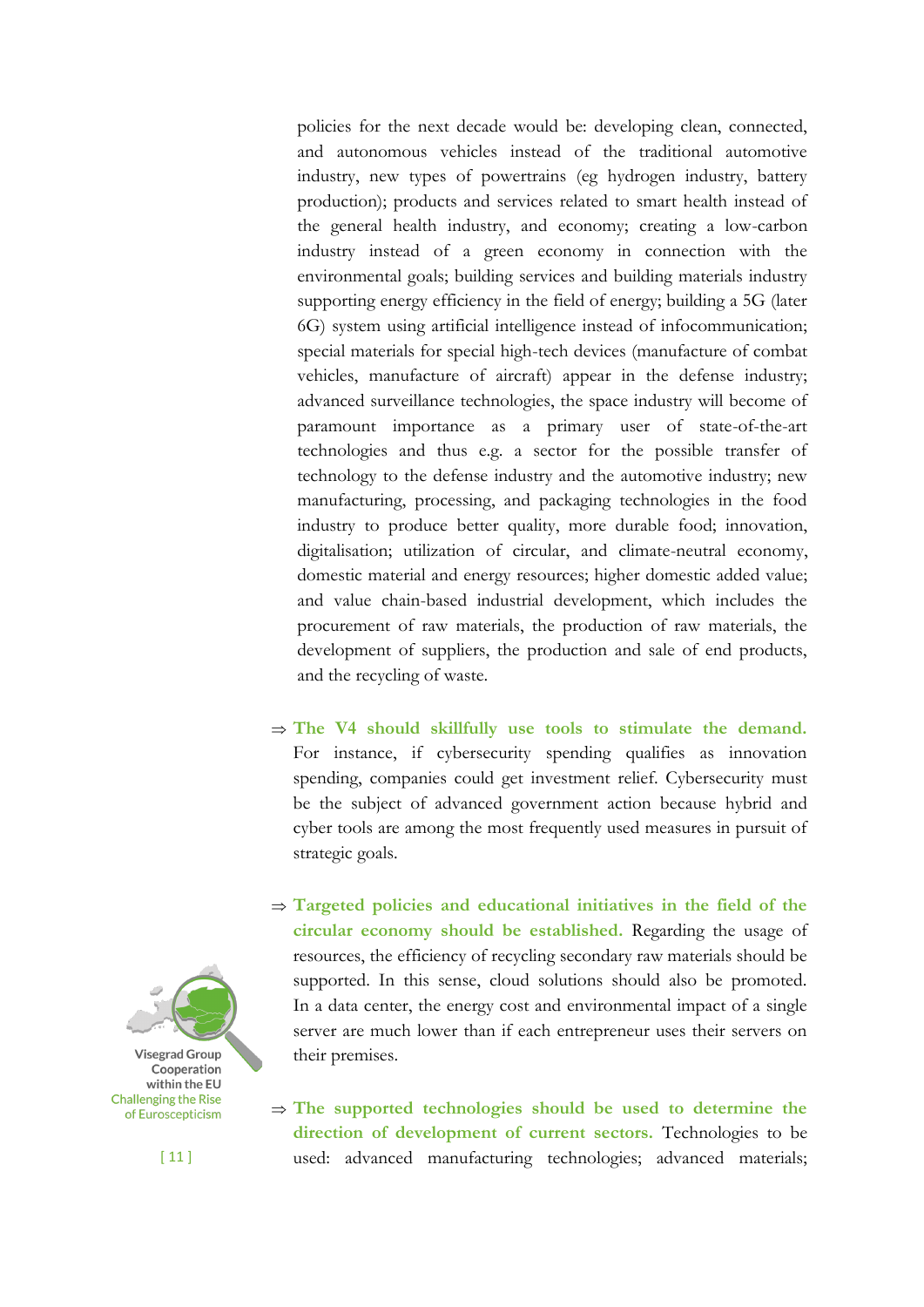nanotechnology; micro and nanoelectronics; industrial biotechnology — life sciences technologies; photonics; Artificial Intelligence and Machine Learning Technology; cyber security and connectivity; biotechnology, such as nanobiology, synthetic biology, genomics, and genetic engineering, or neurotech; AI cloud technologies; Position, Navigation and Timing (PNT) technology; microprocessor technology, such as chip systems (SoC), or stacked memory on the chip; advanced computing, such as memory-centric logic; data analytics technology; quantum information technology, such as quantum computing; distribution - based logistics systems (DBLS); manufacture of additives (eg 3D printing); robotics, such as micro-drone and micro-robot systems; molecular robotics; neurally controlled interfaces; and hypersonics.

### **References**

Acemoglu, D., Restrepo, P. (2020): Robots and Jobs: Evidence from US Labor Markets. *Journal of Political Economy*, Vol. 128., No. 6, pp. 2188-2244.

Albrycht, I., Kanownik, M., Siudak, R. (2020): 危机 [wēijī]. Instytut Kościuszki, 2020, Available: https://ik.org.pl/wp-content/uploads/ik\_brief\_programowy\_weeijiii\_ premiera.pdf, pp. 6-7. Accessed on: 28.12.2021.

BLIK w 2020 roku: 424 miliony transakcji o wartości 57 miliardów złotych, 11.02.2021, Telepolis, Available: https://www.telepolis.pl/fintech/prawo-finanse-statystyki/blik-2020-424-mln-transakcji-57-mld-zl Accessed on: 28.12.2021.

Brynjolfsson, E., McAfee, A. (2014): The second machine age: Work, progress, and prosperity in a time of brilliant technologies. W W Norton & Co.

Buti, M., Szekely, I. (2019): Trade shocks, growth, and resilience: Eastern Europe's adjustment tale. VoxEU.org

Campos, J. G., López, J. S., Quiroga, J. I. A., Seoane, A. M. E. (2019): Automatic generation of digital twin industrial system from a high level specification. *Procedia Manufacturing*, Vol. 38 (2019), pp. 1095-1102.

Chiacchio, F., Petropoulos, G., Pichler, D. (2018): The impact of industrial robots on EU employment and wages: A local labour market approach. Bruegel, Working Paper No. 02.

Dauth, W., Findeisen, S., Südekum, J., Wößner, N. (2017): German Robots – The Impact of Industrial Robots on Workers. IAB Discussion Paper, Articles on labour market issues 30/2017.

Digital Banking Maturity (2020): How banks are responding to digital (r)evolution? Deloitte, Available: https://www2.deloitte.com/content/dam/Deloitte/ce/Documents/ financial-services/ce-digital-banking-maturity-2020.pdf Accessed on: 28.12.2021.

European Parliament (2016): Industry 4.0. Policy Department Economic and Scientific Policy, pp. 22-23. Available: https://www.europarl.europa.eu/RegData/etudes/ STUD/2016/570007/IPOL\_STU(2016)570007\_EN.pdf Accessed on: 28.12.2021.

Fundacja Digital Poland (2021): State of Polish AI 2021, Fundacja Digital Poland, Warsaw 2021.



[ 12 ]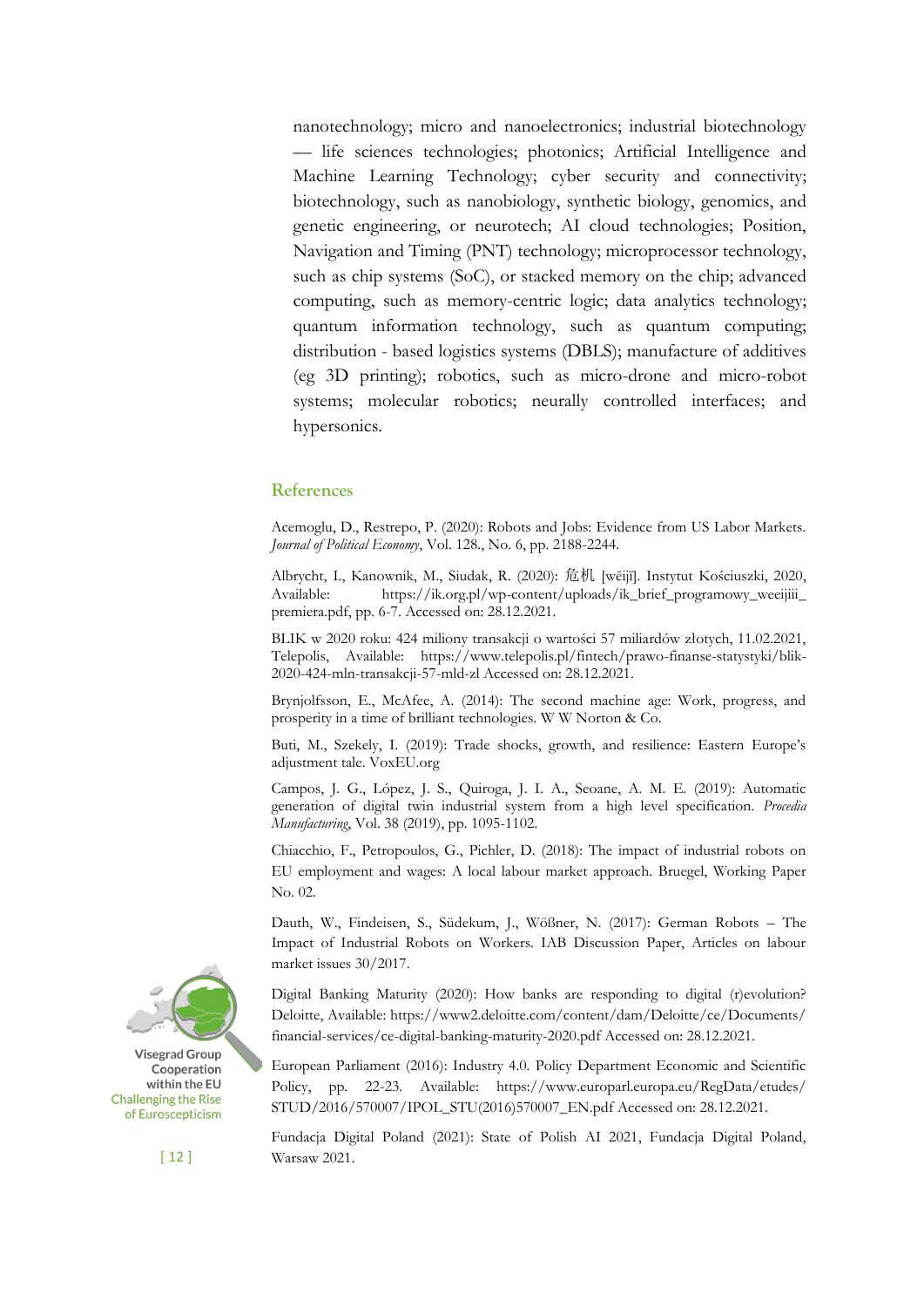Grendys A. (2020): Ile robotów przemysłowych pracuje na całym świecie? Platforma Przemysłu Przyszłości, Available: https://przemyslprzyszlosci.gov.pl/ile-robotowprzemyslowych-pracuje-na-calym-swiecie Accessed on: 28.12.2021.

Hallward-Driemeier, M., Nayyar, G., Fengler, W., Aridi, A., Gill, I. (2020): Europe 4.0, Addressing the Digital Dilemma. World Bank Group.

Interreg Europe (2019): Industry 4.0, A Policy Brief from the Policy Learning Platform on Research and innovation. Interreg Europe, European Union, European Regional Development Fund. Available: https://www.interregeurope.eu/fileadmin/user\_upload/ plp\_uploads/policy\_briefs/INDUSTRY\_4.0\_Policy\_Brief.pdf Accessed on: 28.12.2021.

Kołodziej, K., Zawadzka, M., Gryzło, K., Olszynka, P. (2021): Gotowość polskich firm produkcyjnych na transformację cyfrową i migrację do chmury. Analiza sytuacji w obliczu pandemii COVID-19, PMR, Kraków 2021, Available: https://przemysl-40.pl/ wp-content/uploads/PMR.pdf, Accessed on: 28.12.2021.

Kovács, O. (2017a): Az Ipar 4.0 komplexitása – I. *Közgazdasági Szemle*, Vol. 64., July-August 2017, pp. 823-851, DOI:10.18414/KSZ.2017.7-8.823.

Kovács, O. (2017b): Az Ipar 4.0 komplexitása – II. *Közgazdasági Szemle*, Vol. 64., September 2017, pp. 970-987 DOI: 10.18414/ksz.2017.9.970.

Laska, M. (2021): Optymalizacja procesów w zielonej transformacji, Przemysł Przyszłości (2), Available: https://przemyslprzyszlosci.gov.pl/uploads/2021/07/ Przemysl-Przyszlosci-nr-2.pdf Accessed on: 28.12.2021.

Lilly, B., Cheravitch, J. (2020): The Past, Present, and Future of Russia's Cyber Strategy and Forces. 12th International Conference on Cyber Conflict, Tallinn 2020, Available: https://ccdcoe.org/uploads/2020/05/CyCon\_2020\_8\_Lilly\_Cheravitch.pdf Accessed on: 28.12.2021.

Mazurkiewicz, D. (2021) Why providing consumers with the best mobile payments experience is a must. The Paypers, Oct 27. Accessed on https://thepaypers.com/ thought-leader-insights/why-providing-consumers-with-the-best-mobile-paymentsexperience-is-a-must--1252376

McKinsey (2017): A Future that Works: Automation, Employment, and Productivity. McKinsey&Company, Available: https://www.mckinsey.com/~/media/mckinsey/ featured%20insights/Digital%20Disruption/Harnessing%20automation%20for%20a% 20future%20that%20works/MGI-A-future-that-works-Executive-summary.ashx Accessed on: 28.12.2021.

OECD (2013): Beyond Industrial Policy. Emerging Issues and New Trends. OECD Science, Technology and Industry Policy Papers, No. 2, OECD Publishing.

OECD (2018): Putting Faces tot he Jobs at Risk of Automation. Policy Brief ont he Future of Work. OECD, Available: https://www.oecd.org/employment/Automationpolicy-brief-2018.pdf Accessed on: 28.12.2021.

OECD (2021): What Happened to Jobs at High Risk of Automation? Policy Brief ont he Future of Work, OECD. Available: https://www.oecd.org/future-of-work/reports-anddata/what-happened-to-jobs-at-high-risk-of-automation-2021.pdf Accessed on: 28.12.2021.

Platforma Przemysłu Przyszłości (2021): Ponad 2 tysiące nowych robotów w polskim przemyśle, Platforma Przemysłu Przyszłości, Available: https://



[ 13 ]